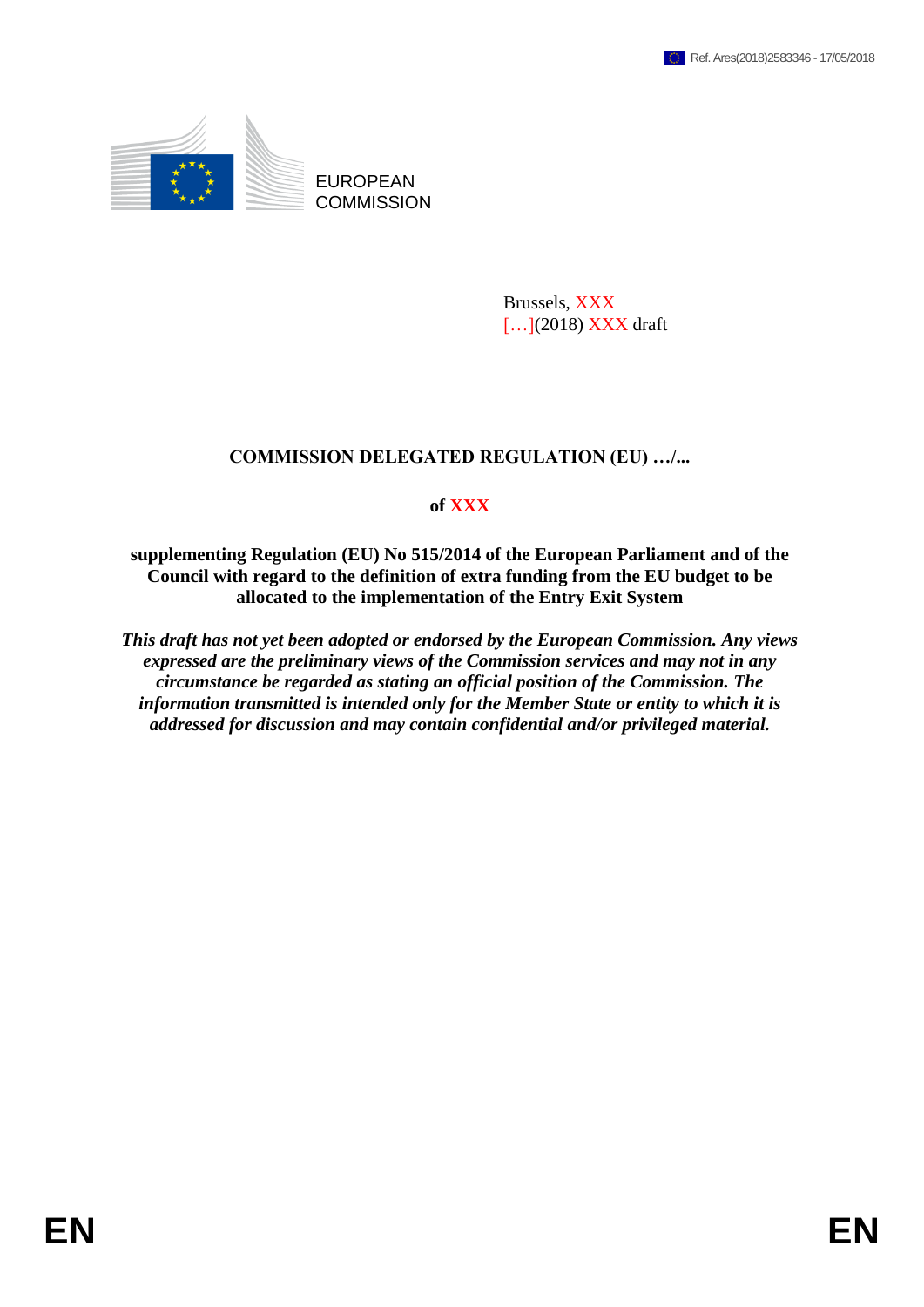# **EXPLANATORY MEMORANDUM**

## **1. CONTEXT OF THE DELEGATED ACT**

Regulation (EU) No 515/2014 of the European Parliament and of the Council<sup>1</sup> establishing, as part of the Internal Security Fund, the instrument for financial support for external borders and visa empowers the Commission to adopt delegated acts.

In accordance with Article 15 of Regulation (EU) No 515/2014, the purpose of this Delegated Regulation is to define the share of the amount referred to in point (b) of Article 5(5) of Regulation (EU) No 515/2014 to be allocated to the implementation of the Entry Exit System, following the adoption on 30 November 2017 of the Regulation (EU) 2017/2226 of the European Parliament and of the Council<sup>2</sup> establishing an Entry/Exit System (EES).

While detailing the type of costs to be covered by the EU budget, the EES Regulation does not define the size of extra EU funding to be allocated for that specific purpose. Consequently, such allocation, and the respective breakdown between the different beneficiaries, has to be made through a Commission delegated act, in accordance with Regulation (EU) No 515/2014, in particular point (f) of Article 5(3), point (b) of Article 5(5), second paragraph of Article 15, and Article 17.

The financial impact of this Delegated Regulation amounts to EUR 480.241.000.

This amount is calculated taking in consideration Article 64 of Regulation (EU) 2017/2226 (EES Regulation), which details the costs related to the implementation of the EES that would be borne by extra funding from the general budget of the Union, as well as previous technical studies.

An amount of EUR 287.863.000 will be allocated to cover the costs foreseen under Article 64 (1) of the EES Regulation such as the establishment and operation of the EES Central System, the Communication Infrastructure, the NUI, the web service and the data repository referred to in Article 63(2) of the EES Regulation, as well as the operations starting in 2020. Such funding shall be awarded to the agency eu-LISA which, in accordance with the EES Regulation, shall be responsible for the provision of such services.

An overall amount of EUR 192.378.000 will be awarded to the Member States participating in the EES and in the  $ISF -$  Borders and Visa Fund Regulation<sup>3</sup>, to cover the costs foreseen under Article 64(2), first subparagraph, of the EES Regulation such as those related to the integration of the existing national border infrastructure and its connection to the National Uniform Interface (NUI), as well as the costs for hosting the NUI, including its operation.

As the cost per Member State for the integration of its national border infrastructure with the EES via the NUI and subsequent operation of the NUI is very similar, independently of the size of the country, length of external borders, number of border crossing points, number of

<sup>&</sup>lt;u>.</u> Regulation (EU) No 515/2014 of the European Parliament and of the Council of 16 April 2014 establishing, as part of the Internal Security Fund, the instrument for financial support for external borders and visa and repealing Decision No 574/2007/EC (OJ L 150, 20.05.2014, p. 143)

<sup>2</sup> Regulation (EU) 2017/2226 of the European Parliament and of the Council of 30 November 2017 establishing an Entry/Exit System (EES) to register entry and exit data and refusal of entry data of thirdcountry nationals crossing the external borders of the Member States and determining the conditions for access to the EES for law enforcement purposes, and amending the Convention implementing the Schengen Agreement and Regulations (EC) No 767/2008 and (EU) No 1077/2011 (OJ L 327, 09.12.2017, p. 20)

<sup>3</sup> A total of 30 States, including 26 Member States (Ireland and the United Kingdom do not participate) and the 4 Schengen Associated Countries (Iceland, Norway, Switzerland and Lichtenstein).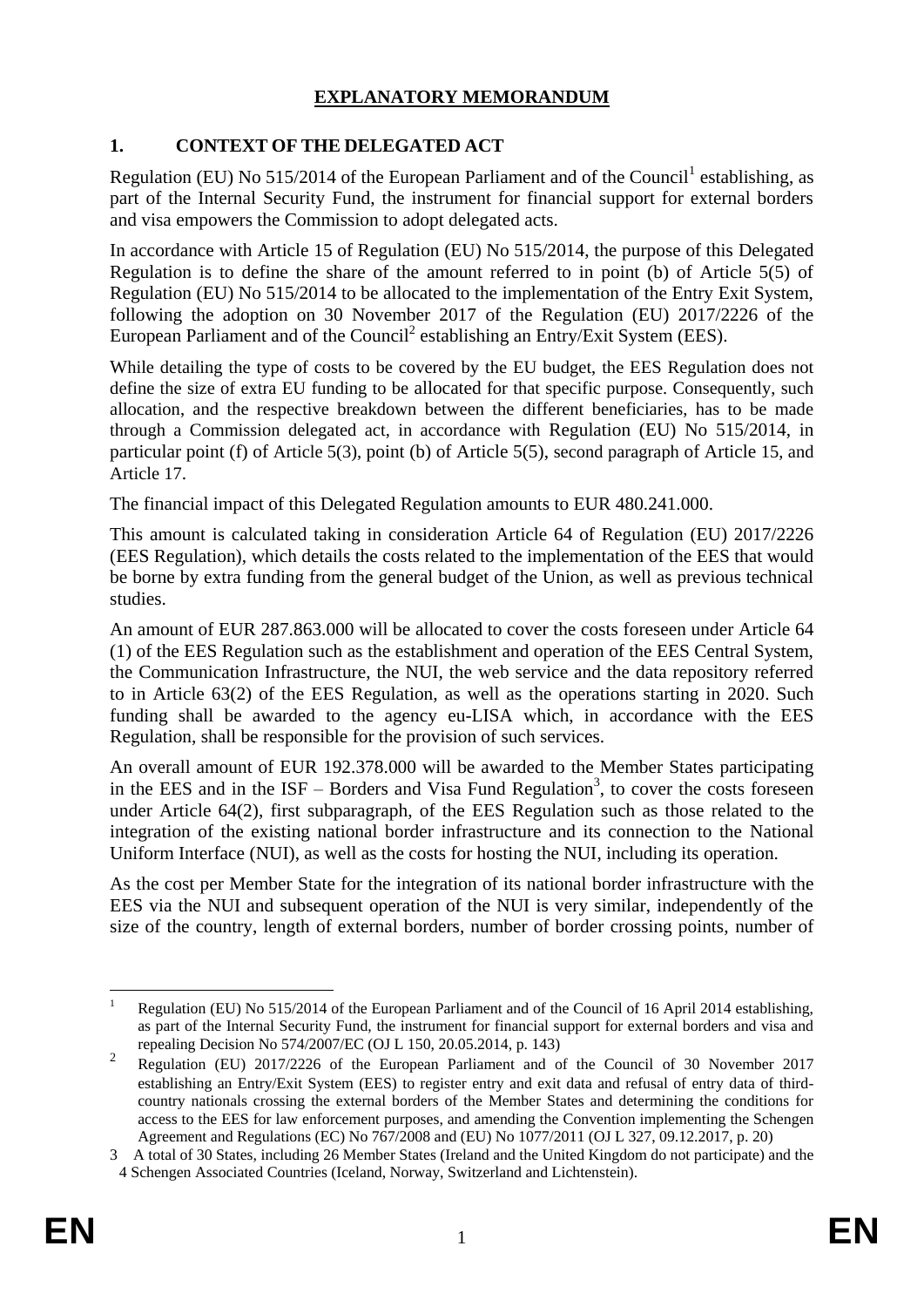persons crossing the borders, etc.<sup>4</sup>, such amount will be allocated at equal shares to the participating Member States, resulting in a financial envelope of EUR 6.412.600 for each one of them. With such an amount the participating Member States will be able to cover the costs of integration of their existing infrastructure to the central system through their respective NUI (approximately EUR 4 million), as well as its operation 24/7 for an average of 3 years (extra amount of EUR 2.412.600). Such amount should be added to their respective National Programmes under the ISF – Borders and Visa instrument.

All the amounts mentioned above correspond to the amounts given in the Commission's Legislative Financial Statement (LFS) annexed to the COM proposal<sup>5</sup> on the EES Regulation.

## **2. CONSULTATIONS PRIOR TO THE ADOPTION OF THE ACT**

Pursuant to the Better Regulation rules and pursuant to recital 41 of Regulation (EU) 515/2014; in the application of the Regulation, including the preparation of delegated acts, the Commission should consult experts from all Member States. Such expert consultation took place on……In accordance with the Better Regulation rules a feedback mechanism will take place after the inter-service consultation.

Given the pressing need for a quick adoption of this Commission Delegated Regulation, since part of the budgetary resources to be mobilised for its purpose are foreseen under the 2017 Budget and carried over to the 2018 EU budget, there was no time to carry out specific consultations on this Delegated Regulation.

However, the topic was extensively discussed and subject to stakeholder consultation in 2015 during the preparation of the EES Regulation. Due to the essentially technical nature of this delegated act, which simply formally defines in funding terms what was agreed in the EES Regulation, a public consultation on this Commission Delegated Regulation does seem dispensable.

# **3. LEGAL ELEMENTS OF THE DELEGATED ACT**

Article 15 of Regulation (EU) No 515/2014 of the European Parliament and of the Council establishing, as part of the Internal Security Fund, the instrument for financial support for external borders and visa, empowers the Commission to adopt a delegated act establishing the breakdown of the amount referred to in point (b) of Article 5(5) of Regulation (EU) No 515/2014 for developing IT systems, in case the breakdown of such amount is not made in the relevant Union legislative acts.

Article 17 of Regulation (EU) No 515/2014 defines the conditions under which such delegated act can be adopted.

<sup>&</sup>lt;u>.</u> 4 According to the technical studies on Smart Borders (cost analysis) made in October 2014, the costs for each Member State to integrate their existing infrastructure to the central system through their respective NUI were estimated at approximately EUR 4 million. Moreover, the legislator made it very clear in Article 64 of the EES Regulation that no extra funding would be provided for any other expenditure than that mentioned above, and so any other variable costs deriving from each MS particular needs and infrastructure are not to be covered with funds stemming from the EES Regulation.

<sup>5</sup> COM(2016)194 of 6/4/2016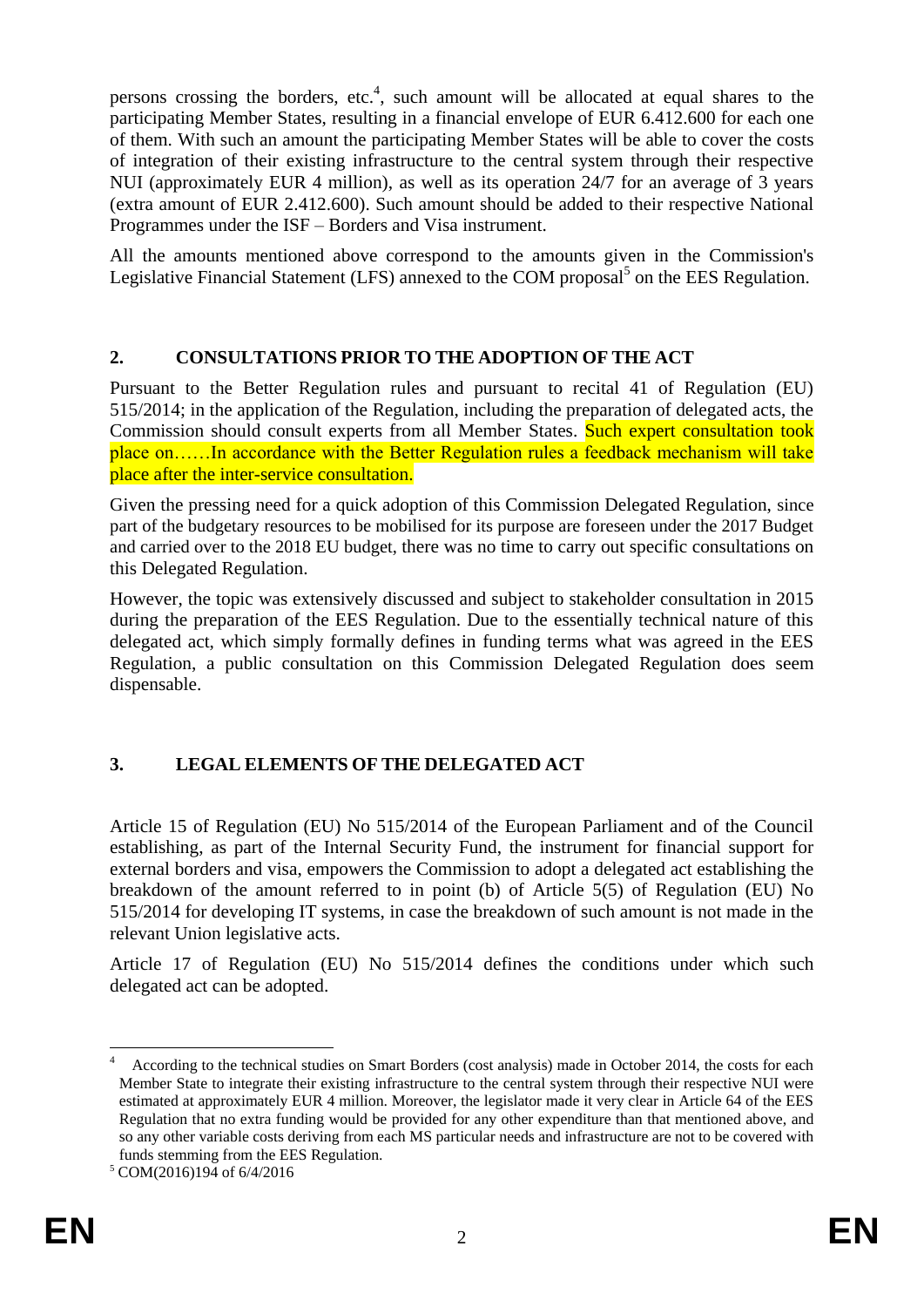Article 64 of the Regulation (EU) 2017/2226 of the European Parliament and of the Council establishing an Entry/Exit System (EES), adopted on 30 November 2017, details the costs incurred with the implementation of the EES that would be supported with extra EU funding.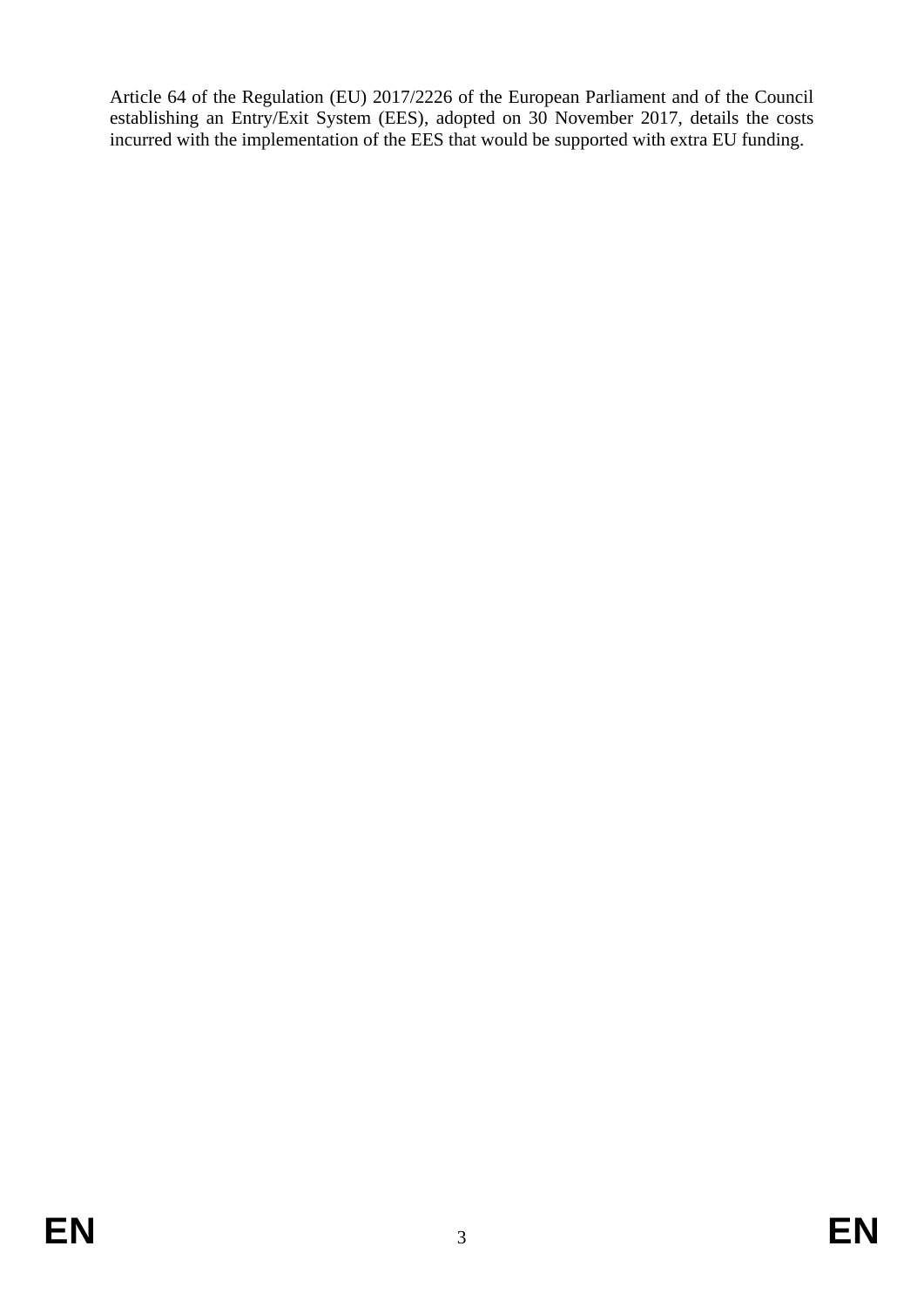## **COMMISSION DELEGATED REGULATION (EU) …/...**

## **of XXX**

#### **supplementing Regulation (EU) No 515/2014 of the European Parliament and of the Council with regard to the definition of extra funding from the EU budget to be allocated to the implementation of the Entry Exit System**

*This draft has not yet been adopted or endorsed by the European Commission. Any views expressed are the preliminary views of the Commission services and may not in any circumstance be regarded as stating an official position of the Commission. The information transmitted is intended only for the Member State or entity to which it is addressed for discussion and may contain confidential and/or privileged material.*

#### COMMISSION DELEGATED REGULATION

of

supplementing Regulation (EU) No 515/2014 of the European Parliament and of the Council with regard to the definition of extra funding from the EU budget to be allocated to the implementation of the Entry Exit System

#### THE EUROPEAN COMMISSION,

Having regard to the Treaty on the Functioning of the European Union,

Having regard to Regulation (EU) No 515/2014 of the European Parliament and of the Council of 16 April 2014 establishing, as part of the Internal Security Fund, the instrument for financial support for external borders and visa and repealing Decision No  $574/2007/EC^6$ , and in particular Article 15(2), and Article 17 thereof,

Whereas:

- (1) Article 5(3) point (f) of Regulation (EU) No 515/2014 stipulates that the implementation of a programme for setting up IT systems supporting the management of migration flows across the external borders shall occur under the conditions laid down in Article 15 of the same Regulation.
- (2) Article 5(5) point (b) of Regulation (EU) No 515/2014 allocates EUR 791 million for developing IT systems supporting the management of migration flows across the external borders, subject to the adoption of the relevant Union legislative acts.
- (3) Article 15 of Regulation (EU) No 515/2014 empowers the Commission to adopt a delegated act establishing the breakdown of the amount referred to in point (b) of Article 5(5) of Regulation (EU) No 515/2014 for developing IT systems, in case the breakdown of such amount is not made in the relevant Union legislative acts.

<sup>&</sup>lt;u>.</u>  $6$  OJ L 150, 20.05.2014, p. 143.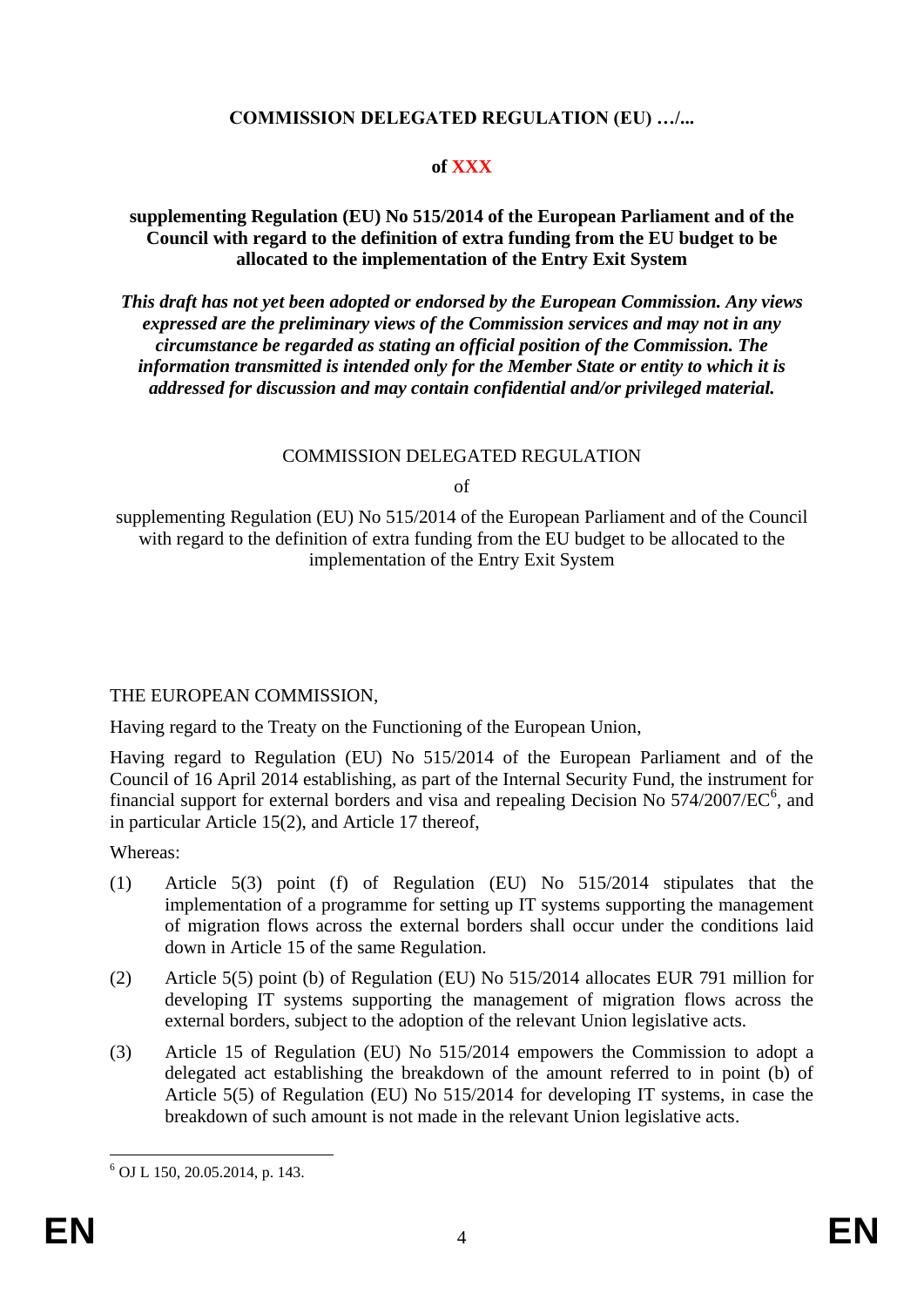- (4) Article 17 of Regulation (EU) No 515/2014 defines the conditions under which such delegated act can be adopted.
- (5) Article 64 of Regulation (EU) No 2017/2226 of the European Parliament and of the Council of 30 November 2017 establishing an Entry/Exit System  $(EES)^7$ , which details the costs incurred with the implementation of the EES that would be supported with extra EU funding, neither determines the size of extra funding from the instrument for financial support for external borders and visa that shall be dedicated to cover those costs, nor its breakdown per type of costs.
- (6) The Entry/Exit System (EES) is a central component of the above-mentioned IT systems, and it is crucial that the implementation of the EES Regulation starts without further delay, so that the system is fully operational by 2020, as planned.
- (7) Article 64 of Regulation (EU) No 2017/2226 details the type of costs that shall be borne through additional funding from the general budget of the Union.
- (8) From the financial envelope foreseen under Article 5(5) point (b) of Regulation (EU) No 515/2014, an overall allocation of EUR 480.241.000 should be made available to cover those costs incurred in connection with the implementation of the activities to be covered through extra funding from the general budget of the Union, as foreseen in Article 64 of Regulation (EU) No 2017/2226.
- (9) Of that overall allocation, an amount of EUR 287.863.000 should be made available to cover the costs related to the establishment and operation of the EES Central System, the Communication Infrastructure, the National Uniform Interface (NUI), the web service and the data repository referred to in Article 63(2), as well as the operations starting in 2020, as foreseen in Article 64(1) of Regulation (EU) No 2017/2226.
- (10) According to Article 37 of Regulation (EU) No 2017/2226, eu-LISA shall be responsible for the development and operational management of the EES, being responsible for the development of the EES Central System, the NUIs, the Communication Infrastructure and the Secure Communication Channel between the EES Central System and the VIS Central System, as well as the development of the web service and the data repository.
- (11) Of that overall allocation, an amount of EUR 192.378.000 should be made available to cover the costs incurred in connection with the integration of the existing national border infrastructure and its connection to the NUI, as well as in connection with hosting the NUI, as foreseen in Article 64(2) of Regulation (EU) No 2017/2226.
- (12) According to Article 38 of Regulation (EU) No 2017/2226, each Member State shall be responsible for the integration of the existing national border infrastructure and its connection to the NUI, as well as hosting the NUI.
- (13) Given that Regulation (EU) 2017/2226 builds upon the Schengen acquis, Denmark, in accordance with Article 4 of Protocol (No 22) on the position of Denmark, annexed to the Treaty on European Union and to the Treaty on the Functioning of the European Union, decided to implement Regulation (EU) 2017/2226 in its national law. Denmark is therefore bound under international law.

1

<sup>7</sup> Regulation (EU) No 2017/2226 of the European Parliament and of the Council of 30 November 2017 establishing an Entry/Exit System (EES) to register entry and exit data and refusal of entry data of thirdcountry nationals crossing the external borders of the Member States and determining the conditions for access to the EES for law enforcement purposes, and amending the Convention implementing the Schengen Agreement and Regulations (EC) No 767/2008 and (EU) No 1077/2011 (OJ L 327, 09.12.2017, p. 20).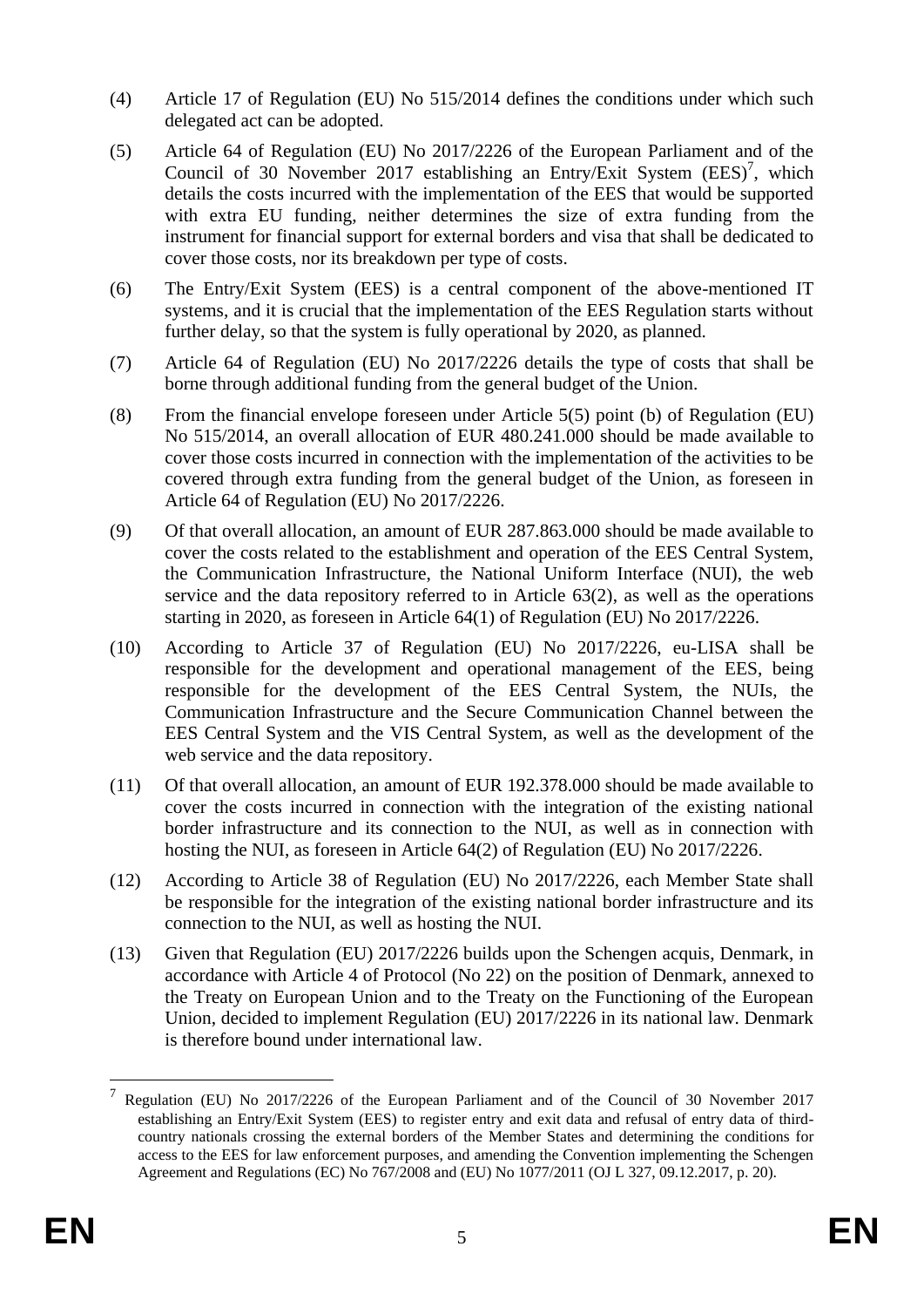- (14) This Regulation constitutes a development of provisions of the Schengen acquis in which the United Kingdom does not take part, in accordance with Council Decision  $2000/365/EC^8$ ; the United Kingdom is therefore not taking part in the adoption of this Regulation and is not bound by it or subject to its application. This Regulation should therefore not be addressed to the United Kingdom.
- (15) This Regulation constitutes a development of provisions of the Schengen acquis in which Ireland does not take part, in accordance with Council Decision  $2002/192/EC^9$ ; Ireland is therefore not taking part in the adoption of this Regulation and is not bound by it or subject to its application. This Regulation should therefore not be addressed to Ireland.
- (16) As regards Iceland and Norway, this Regulation constitutes a development of the Schengen *acquis* within the meaning of the Agreement concluded by the Council of the European Union and the Republic of Iceland and the Kingdom of Norway concerning the latters' association with the implementation, application and development of the Schengen *acquis* (1) which falls within the areas referred to in Article 1, Points A and B of Council Decision 1999/437/EC (2).
- (17) As regards Switzerland, this Regulation constitutes a development of provisions of the Schengen *acquis* within the meaning of the Agreement between the European Union, the European Community and the Swiss Confederation on the Swiss Confederation's association with the implementation, application and development of the Schengen *acquis* (3) which fall within the area referred to in Article 1, Points A and B of Decision 1999/437/EC read in conjunction with Article 3 of Council Decision 2008/146/EC (4).
- (18) As regards Liechtenstein, this Regulation constitutes a development of the provisions of the Schengen *acquis* within the meaning of the Protocol between the European Union, the European Community, the Swiss Confederation and the Principality of Liechtenstein on the accession of the Principality of Liechtenstein to the Agreement between the European Union, the European Community and the Swiss Confederation on the Swiss Confederation's association with the implementation, application and development of the Schengen *acquis* (5) which fall within the area referred to in Article 1, Points A and B of Decision 1999/437/EC read in conjunction with Article 3 of Council Decision 2011/350/EU (6).
- (19) In order to allow for the prompt application of the measures provided for in this Regulation, the Regulation should enter into force on the day following that of its publication in the *Official Journal of the European Union.*
- (20) The measures provided for in this Regulation are in accordance with the opinion expressed by experts from all Member States consulted specifically for that purpose.
- (21) Regulation (EU) No 515/2014 should therefore be supplemented accordingly.

## HAS ADOPTED THIS REGULATION:

 $\overline{8}$ <sup>8</sup> Council Decision 2000/365/EC of 29 May 2000 concerning the request of the United Kingdom of Great Britain and Northern Ireland to take part in some of the provisions of the Schengen acquis (OJ L 131, 1.6.2000, p. 43).

<sup>&</sup>lt;sup>9</sup><br>Council Decision 2002/192/EC of 28 February 2002 concerning Ireland's request to take part in some of the provisions of the Schengen acquis (OJ L 64, 7.3.2002, p. 20).